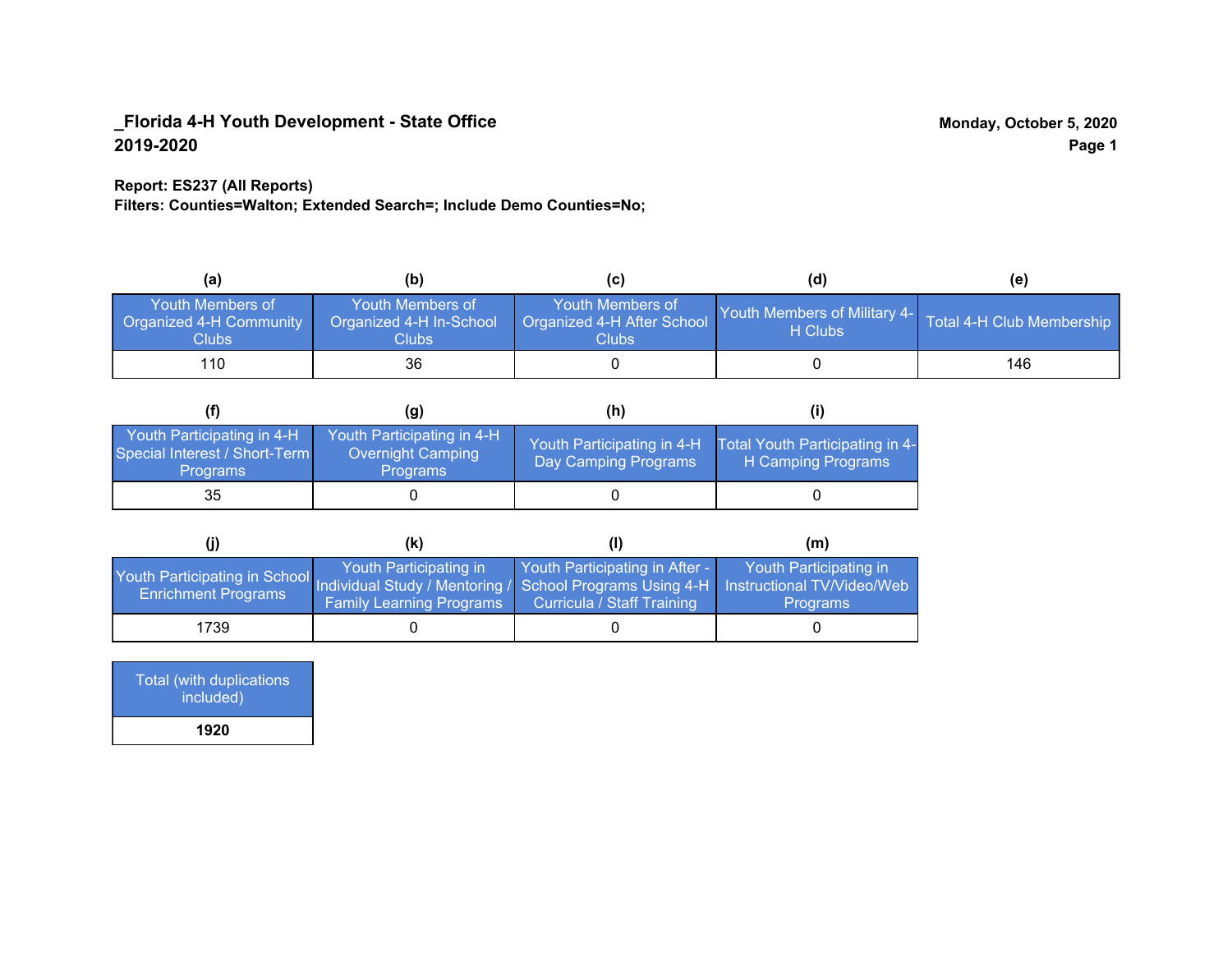**Report: ES237 (All Reports)**

**Filters: Counties=Walton; Extended Search=; Include Demo Counties=No;**

# **School Grade (duplications eliminated)**

| Kinder | 1st | ?nd | 3rd             | 4th | 5th | 6th | 7 <sup>th</sup> | 8th        | 9th | 10 <sub>th</sub> | $\parallel$ 11th | 12th | Post HS Not in School Special | Total |
|--------|-----|-----|-----------------|-----|-----|-----|-----------------|------------|-----|------------------|------------------|------|-------------------------------|-------|
|        |     |     | $\sqrt{2}$<br>∠ | 450 | 522 | 803 |                 | $\epsilon$ |     |                  | ັບ               |      |                               | 1855  |

# **Gender of 4-H Youth Participants (duplications eliminated)**

| Male | 'Female | Total |
|------|---------|-------|
| 959  | 896     | 1855  |

# **Place of Residence of 4-H Youth Participants (duplications eliminated)**

| l Farm | Towns of under 10,000 and<br>rural non-farm | Towns and cities (10,000-<br>50,000), and their suburbs | Suburbs of cities of over<br>50,000 | Central cities of over 50,000 | Total |
|--------|---------------------------------------------|---------------------------------------------------------|-------------------------------------|-------------------------------|-------|
| 82     | 1498                                        | 274                                                     |                                     |                               | 1855  |

## **Total 4-H Youth Participants (duplications eliminated)**

**Total** 

**<sup>1855</sup> Note: The four totals on this page should all match.**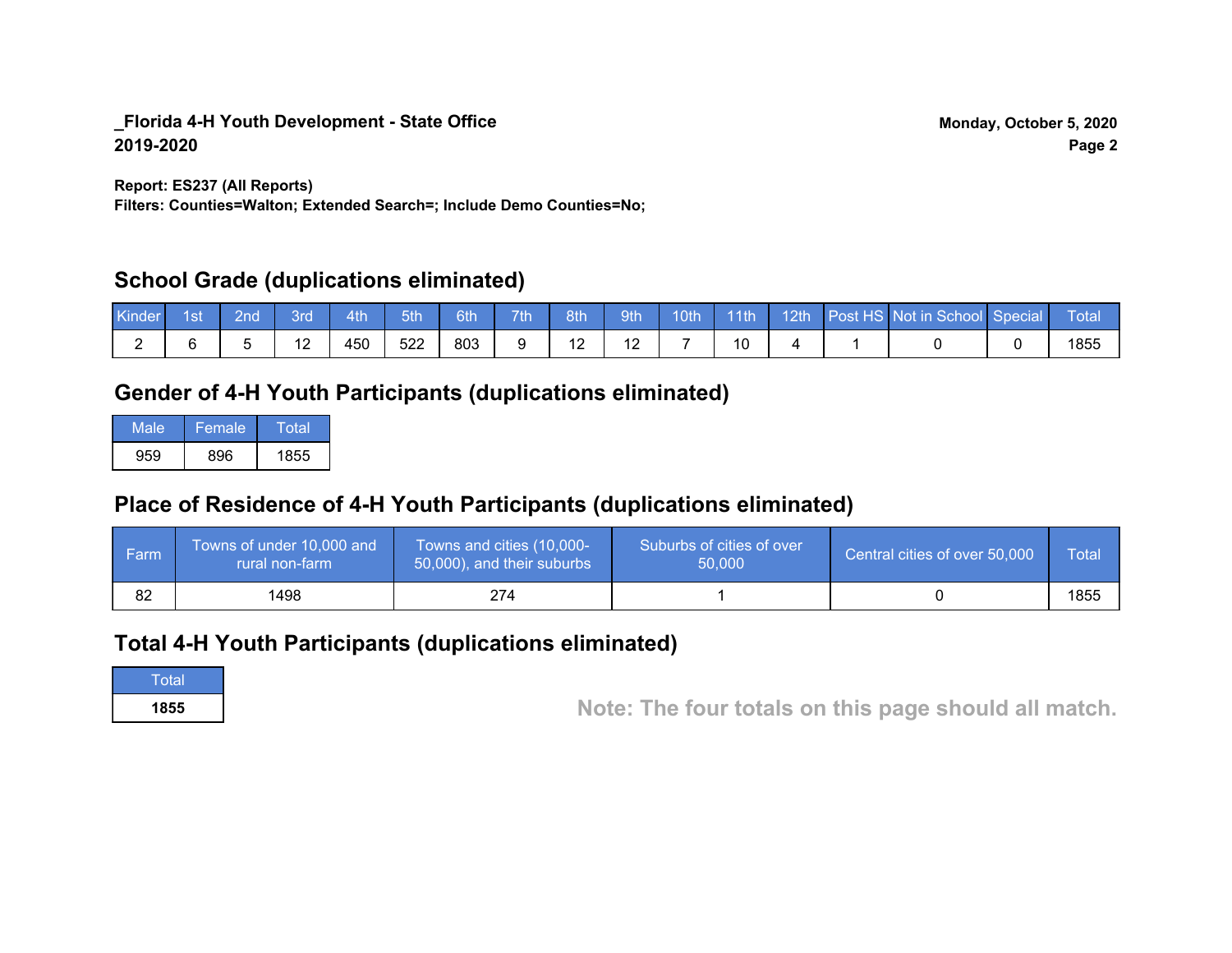#### **Report: ES237 (All Reports)**

**Filters: Counties=Walton; Extended Search=; Include Demo Counties=No;**

| <b>ETHNICITY</b>          | <b>TOTAL YOUTH</b> |
|---------------------------|--------------------|
| <b>Hispanic or Latino</b> | 213                |
| Not Hispanic or Latino    | 1642               |

Directions: Type in the appropriate numbers for your project. Ethnicity is separate from race. YOu should indicate an ethnicity category for each participant and all racial categories that apply to each participant (i.e. a participant of more than one race would be recorded in each applicable racial category). Ideally, your total participants should equal the total of numbers in your ethicity section. Totals of racial categories will be equal to or greater than your total participants if they all report racial information.

4-H Youth Participants: Any youth taking part in programs provided as a result of action by extension personnel (professional. Paraprofessional. And volunteer). This includes youth participation in programs conducted through 1862, 1890, and 1994 land-grant universities, EFNEP, urban gardening, and other programs that may not actually use the 4-H name and emblem with participants.

| <b>RACE</b>                               | <b>TOTAL YOUTH</b> |
|-------------------------------------------|--------------------|
| American Indian or Alaskan Native         | 22                 |
| Asian                                     | 30                 |
| <b>Black or African American</b>          | 117                |
| Native Hawaiian or other Pacific Islander | 0                  |
| White                                     | 1591               |
| Youth Indicating More Than One Race       | 83                 |
| <b>Undetermined</b>                       | 12                 |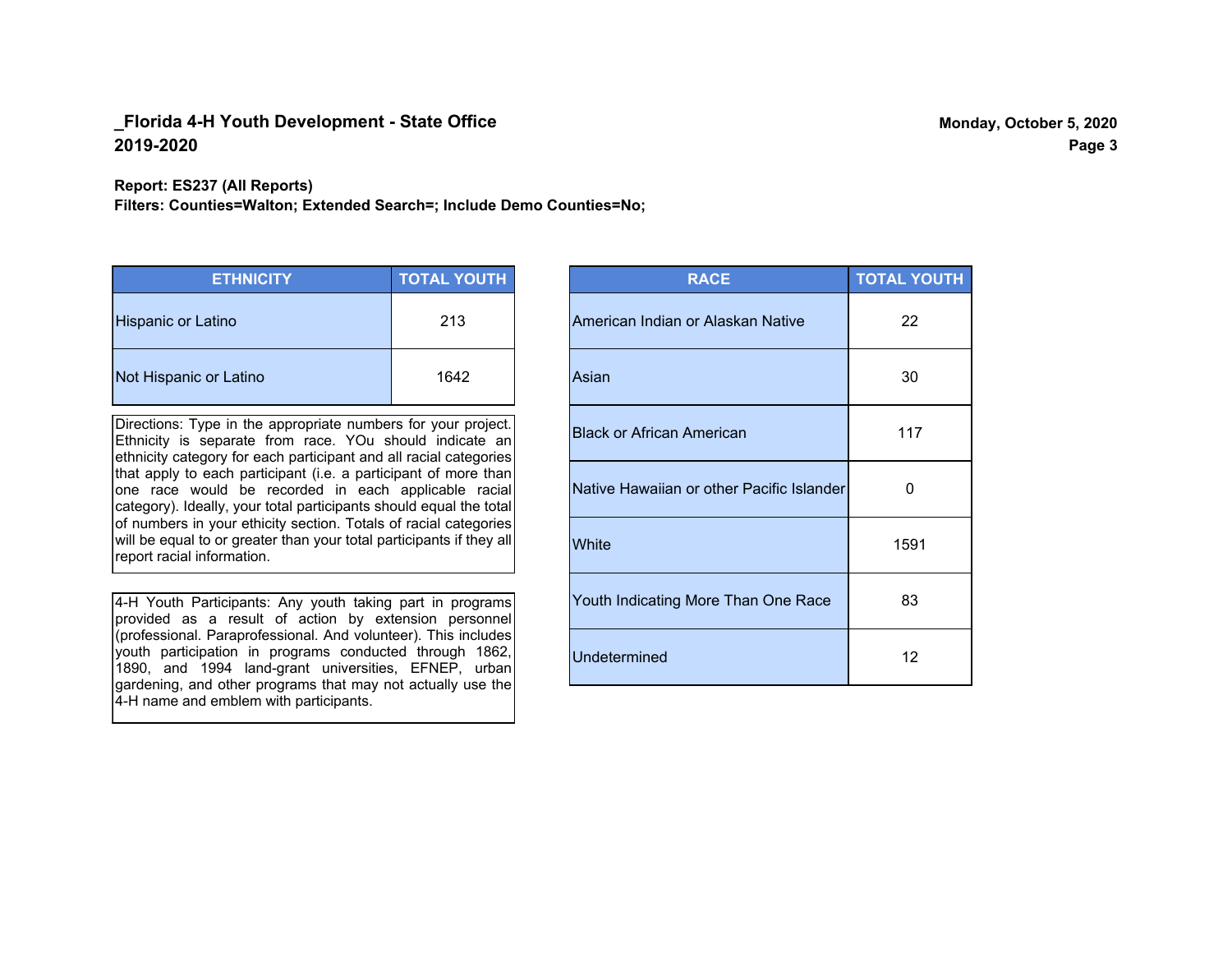**Report: ES237 (All Reports)**

**Filters: Counties=Walton; Extended Search=; Include Demo Counties=No;**

| Total Number of<br><b>Adult Volunteers</b> | <b>Total Number of</b><br>Youth Volunteers | Total |
|--------------------------------------------|--------------------------------------------|-------|
| 51                                         | 25                                         | 76    |

Adult Volunteer: Unpaid support for the 4-H program by an individual beyond high school age.

Youth Volunteer: Unpaid support for the 4-H program by a person who has not yet graduated from high school.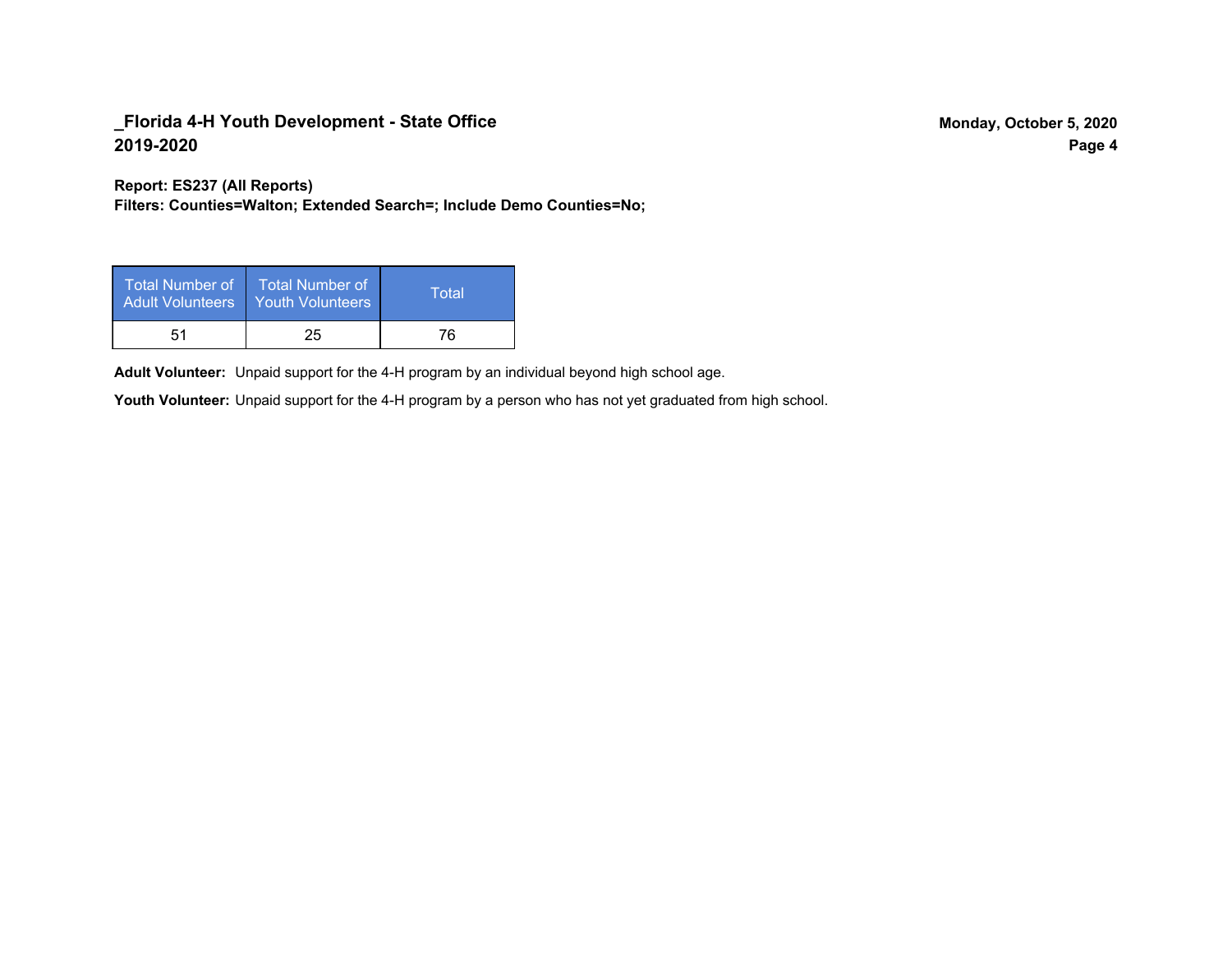2

### **Ag in the Classroom**

| : Agriculture Awareness                   |  |
|-------------------------------------------|--|
| School Enrichment - Agriculture Awareness |  |
| School Enrichment - Pizza Garden          |  |

#### **Animals**

| (4-H Cloverbuds- ANIMALS & PETS)-retired project | 1                       |
|--------------------------------------------------|-------------------------|
| (CAGED BIRDS) Retired Project                    | 0                       |
| (GOATS) Retired Project                          | 0                       |
| (GOATS-Pygmy) Retired Project                    | 0                       |
| (HORSE -Advanced Horsemanship) Retired Project   | 0                       |
| (HORSE-Horsemanship Science) Retired Project     | 0                       |
| (LLAMAS AND ALPACAS)-retired project             | 0                       |
| (POCKET PETS) Retired Project                    | 0                       |
| <b>ANIMAL SCIENCES</b>                           | 0                       |
| <b>BEEF</b>                                      | $\overline{2}$          |
| <b>CATS</b>                                      | 0                       |
| <b>DAIRY CATTLE</b>                              | 0                       |
| <b>DOGS</b>                                      | 7                       |
| GOATS (Dairy)                                    | 4                       |
| GOATS (Meat)                                     | 0                       |
| <b>HORSE</b>                                     | 14                      |
| HORSE (Horseless Horse)                          | 0                       |
| <b>PETS</b>                                      | 0                       |
| <b>POULTRY</b>                                   | $\overline{2}$          |
| <b>RABBITS</b>                                   | 0                       |
| <b>SHEEP</b>                                     | $\overline{\mathbf{c}}$ |
| <b>SWINE</b>                                     | 1                       |
|                                                  | 33                      |

#### **Biological Sciences**

| (4-H Cloverbuds-SCIENCE & TECHNOLOGY) Retired Project | 0        |
|-------------------------------------------------------|----------|
| (Marine/Aquatic-AQUARIUMS) Retired Project            | $\Omega$ |
| (Marine/Aquatic-WETLANDS) Retired Project             | $\Omega$ |
| (Sciences- WINGS) Retired Project                     | 0        |
| (Wildlife - Bats) Retired Project                     | $\Omega$ |
| (Wildlife - Butterflies- WINGS) Retired Project       | 0        |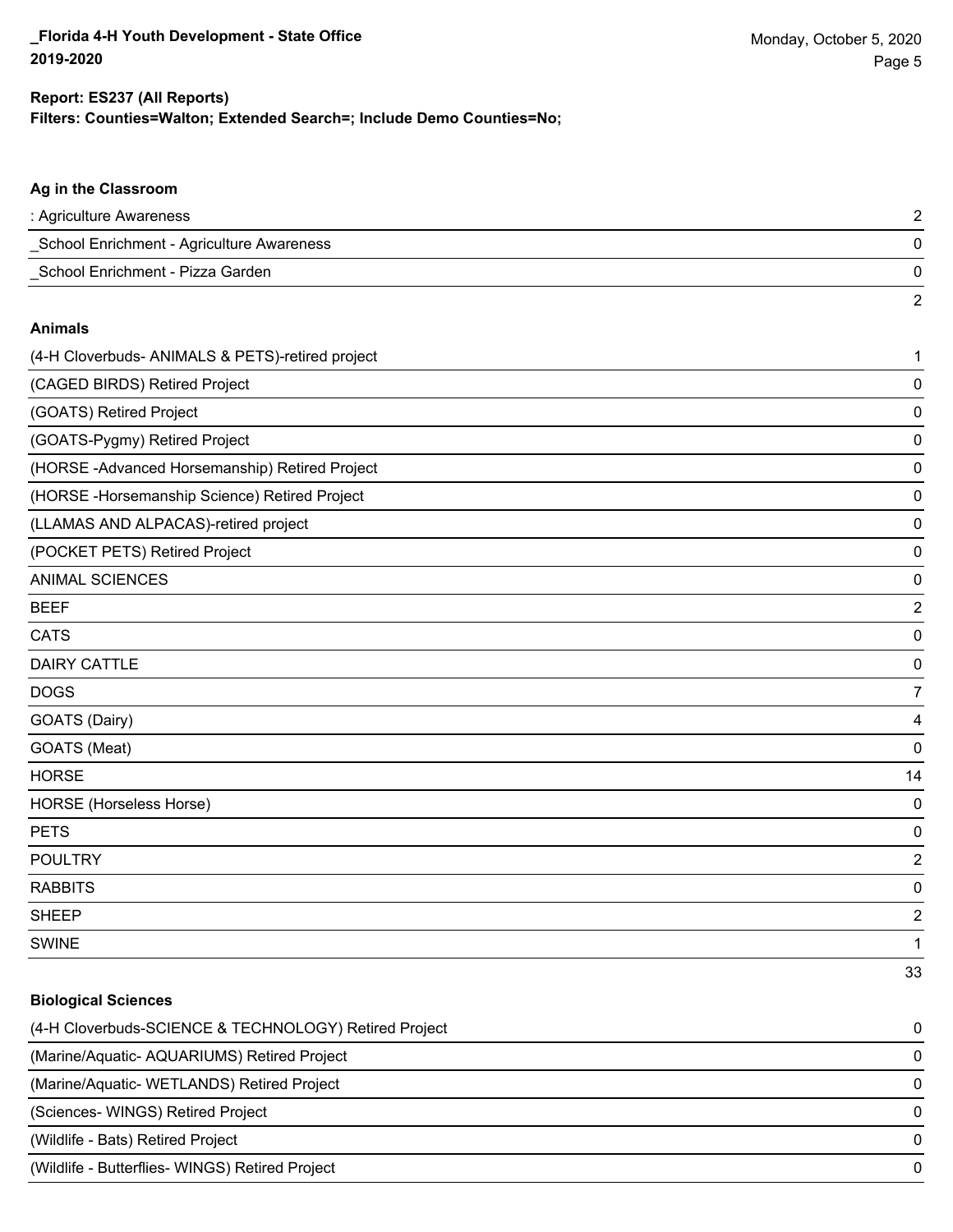## **Filters: Counties=Walton; Extended Search=; Include Demo Counties=No; Report: ES237 (All Reports)**

| (Wildlife- BLUEBIRDS) Retired Project                      | 0              |
|------------------------------------------------------------|----------------|
| : ABCs of ENTOMOLOGY                                       | 0              |
| : Entomology-Apiary/Beekeeping                             | 0              |
| : Meat Sciences                                            | 0              |
| : Natural Sciences                                         | 0              |
| _School Enrichment - Embryology                            | 0              |
| School Enrichment- Natural Sciences                        | 0              |
| <b>INSECTS (ENTOMOLOGY)</b>                                | 0              |
| MARINE SCIENCE AND AQUATIC SCIENCES                        | 1              |
| <b>SCIENCE DISCOVERY</b>                                   | 7              |
| <b>VETERINARY SCIENCE</b>                                  | 0              |
|                                                            | 8              |
| <b>Civic Engagement</b>                                    |                |
| (4-H Cloverbuds- CITIZENSHIP)-retired project              | 0              |
| (Citizenship-INTERGENERATIONAL) Retired Project            | 0              |
| <b>CITIZENSHIP</b>                                         | $\overline{2}$ |
| CITIZENSHIP-COMMUNITY SERVICE                              | 10             |
| CULTURAL AND GLOBAL EDUCATION                              | 2              |
|                                                            | 14             |
| <b>Communications and Expressive Arts</b>                  |                |
| (4-H Cloverbuds- COMMUNICATIONS) Retired Project           | 0              |
| (4-H Cloverbuds- VISUAL-LEISURE ARTS) Retired Project      | 0              |
| (FILMMAKING) Retired Project                               | 0              |
| (LEISURE ARTS- Arts & Crafts) Retired Project              | 0              |
| (Leisure Arts- COLLECTIBLES) Retired Project               | 0              |
| (PHOTOGRAPHY) Retired Project                              | 0              |
| (PUBLIC SPEAKING) Retired Project                          | 0              |
| (VISUAL ARTS) Retired Project                              | 0              |
| _School Enrichment - 4-H Tropicana Public Speaking Program | 1739           |
| COMMUNICATIONS AND PUBLIC SPEAKING                         | 0              |
| <b>EXPRESSIVE ARTS</b>                                     | 5              |
| <b>VISUAL ARTS</b>                                         | 2              |
|                                                            | 1746           |
| <b>Community / Volunteer Service</b>                       |                |

(Citizenship-PUBLIC ADVENTURES) Retired Project 0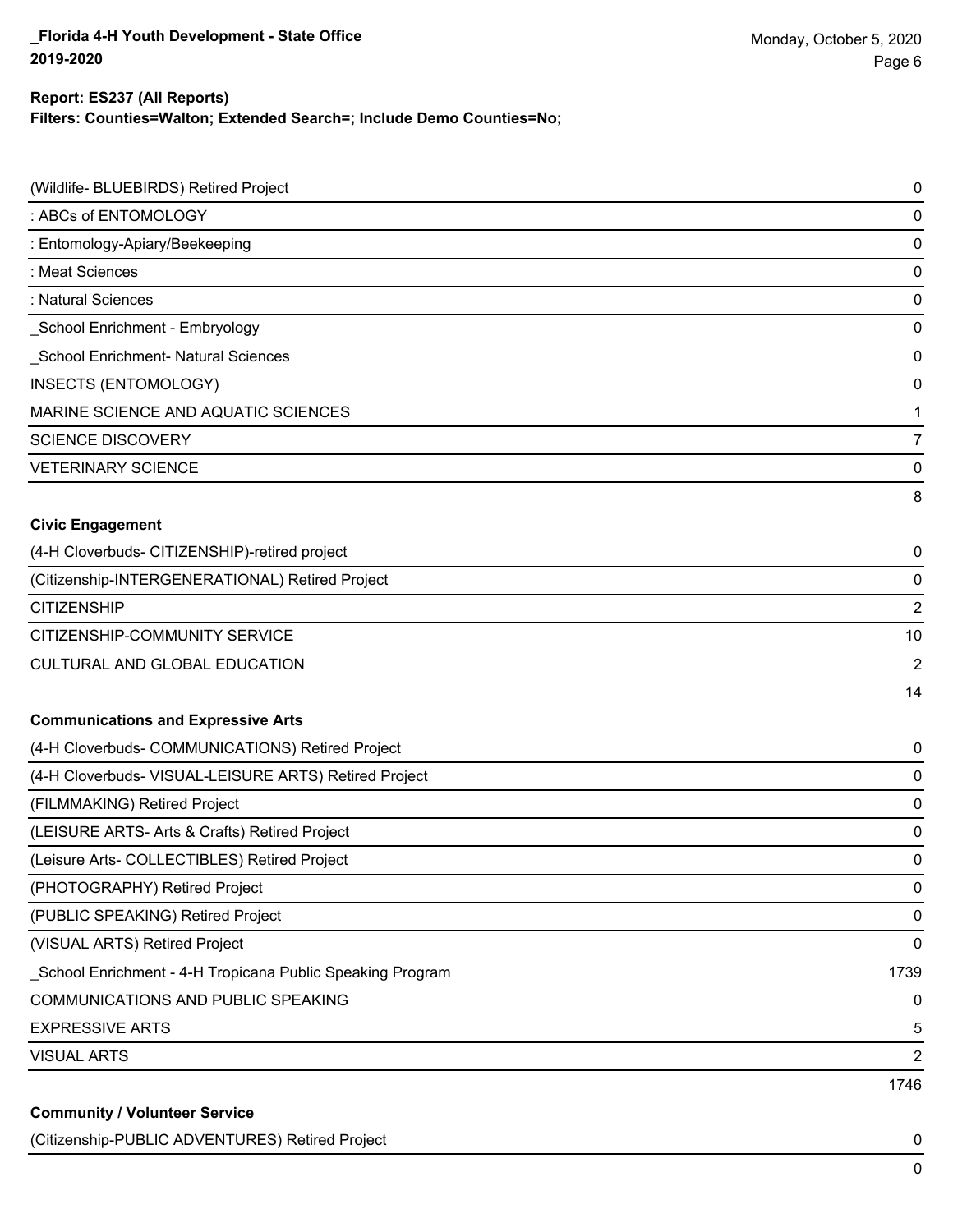**Consumer and Family Science**

## **Filters: Counties=Walton; Extended Search=; Include Demo Counties=No; Report: ES237 (All Reports)**

| (4-H Cloverbuds- CLOTHING) Retired project                   | 0  |
|--------------------------------------------------------------|----|
| (CHILD DEVELOPMENT Babysitting) Retired Project              | 0  |
| (Clothing - SELECTION) Retired Project                       | 0  |
| (Clothing - SEWING) Retired Project                          | 0  |
| (Clothing-Sewing- QUILTING) Retired Project                  | 0  |
| (CONSUMER EDUCATION AND SHOPPING) Retired Project            | 0  |
| (Human Development - Talking with TJ) Retired Project        | 0  |
| (HUMAN DEVELOPMENT) Retired Project                          | 0  |
| (Human Development-CHOICES) Retired Project                  | 0  |
| (Money Management -FINANCIAL CHAMPIONS) Retired Project      | 0  |
| : Consumer Choices Event                                     | 0  |
| 4-H CLOVERBUDS                                               | 19 |
| Animal Science- ALL ABOUT ANIMALS                            | 0  |
| Animal Sciences- LIVESTOCK JUDGING                           | 0  |
| Animals-PETS/SMALL ANIMALS                                   | 0  |
| CHILD DEVELOPMENT & CHILD CARE                               | 0  |
| Citizenship-SERVICE LEARNING                                 | 0  |
| <b>CLOTHING &amp; SEWING</b>                                 | 0  |
| <b>Exploring Farm Animals</b>                                | 0  |
| Hog-n-Ham Project                                            | 0  |
| Marine Science                                               | 0  |
| MONEY MANAGEMENT                                             | 0  |
| Performing Arts-DANCE/MOVEMENT                               | 0  |
| Pet Pals                                                     | 0  |
| Plant Pals, K-3 (5-8 yrs)                                    | 0  |
| test                                                         | 0  |
| Wildlife - Birds                                             | 0  |
|                                                              | 19 |
| <b>Environmental Education / Earth Sciences</b>              |    |
| (4-H Cloverbuds- ENVIRONMENT-Earth Sciences) Retired Project | 0  |
| : Recycling                                                  | 0  |
| : Water Education                                            | 0  |
| School Enrichment - Project Learning Tree                    | 0  |
| School Enrichment- Environmental Sciences                    | 0  |
| <b>EARTH SCIENCES</b>                                        | 2  |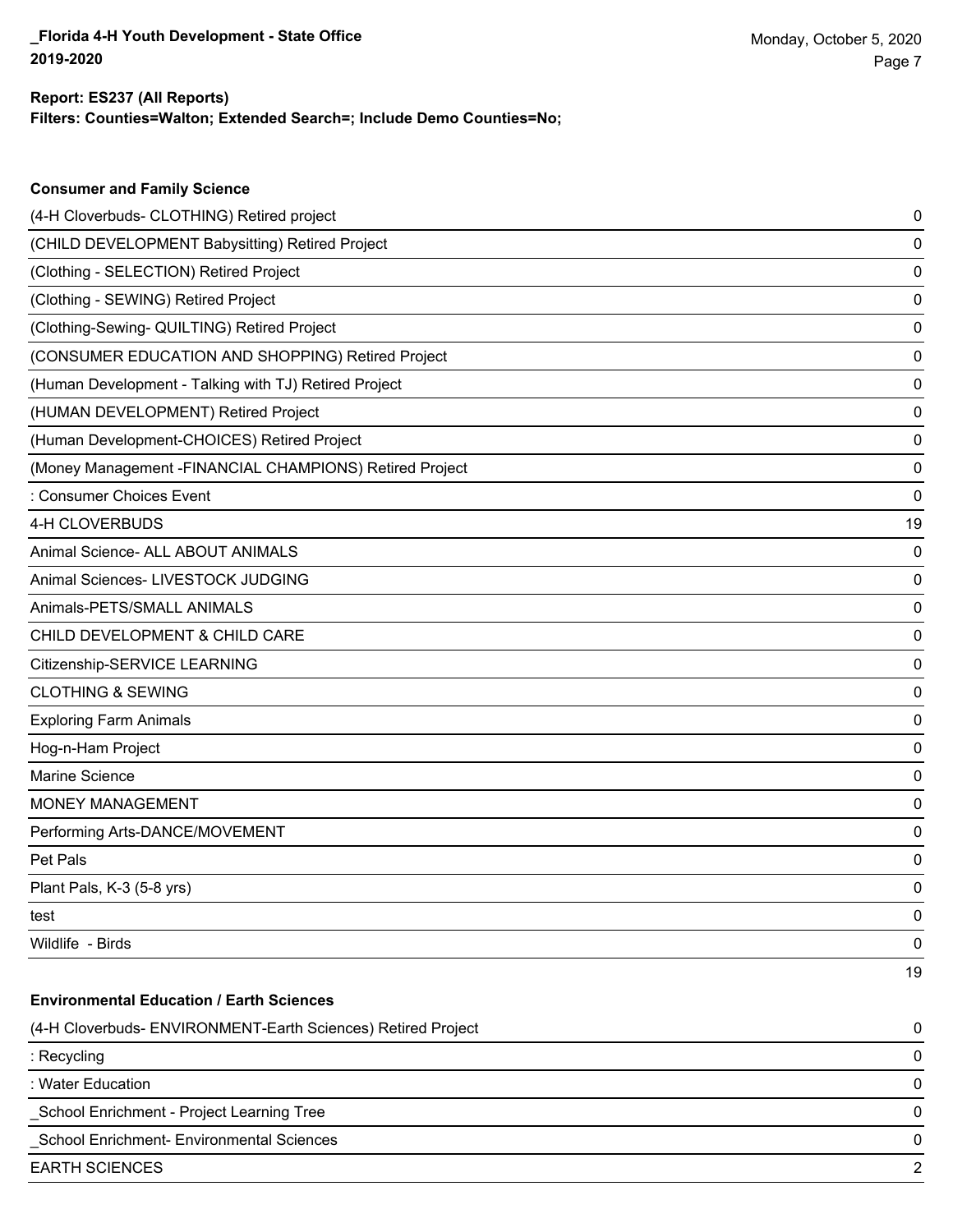**Filters: Counties=Walton; Extended Search=; Include Demo Counties=No;**

| <b>ENERGY</b>                                       | 0        |
|-----------------------------------------------------|----------|
| <b>ENVIRONMENTAL SCIENCES</b>                       | 0        |
| <b>FORESTRY</b>                                     |          |
| <b>OUTDOOR EDUCATION</b>                            | 0        |
| SOIL AND WATER SCIENCES                             | 0        |
| <b>SPORTFISHING</b>                                 |          |
| SS - SHOOTING SPORTS                                | 3        |
| <b>SS-ARCHERY</b>                                   | 10       |
| SS-HUNTING 10y/o                                    |          |
| SS-MUZZLELOADING 12y/o                              | 0        |
| SS-RIFLE, AIR                                       | 0        |
| SS- RIFLE, SMALL BORE                               |          |
| SS-SHOTGUN 10y/o                                    | 0        |
| <b>WILDLIFE &amp; HABITATS</b>                      | 6        |
|                                                     | 25       |
| <b>Foods and Nutrition</b>                          |          |
| (4-H Cloverbuds- FOODS & NUTRITION) Retired Project | 0        |
| (Food - SPORTS NUTRITION) Retired Project           | $\Omega$ |

| (Food - SPORTS NUTRITION) Retired Project             | 0 |
|-------------------------------------------------------|---|
| (FOOD AND FOOD PRESERVATION SCIENCES) Retired Project | 0 |
| (FOOD PREP AND COOKING) Retired Project               | 0 |
| (Food Prep- BREADS & BREADMAKING) Retired Project     | 0 |
| (Food Prep- DAIRY FOODS) Retired Project              | 0 |
| (Food Prep- MICROWAVE MAGIC) Retired Project          | 0 |
| (Food Science-FOOD PRESERVATION) Retired Project      | 0 |
| School Enrichment - Up for the Challenge              | 0 |
| School Enrichment - YUM                               | 0 |
| <b>School Enrichment - YUMMEE</b>                     | 0 |
| <b>School Enrichment- Nutrition</b>                   | 0 |
| <b>FOOD &amp; NUTRITION</b>                           | 3 |
|                                                       | 3 |

## **Health**

| (Health-HEALTH ROCKS) Retired Project       | 0            |
|---------------------------------------------|--------------|
| (HEALTH: PHYSICAL ACTIVITY) Retired Project | 0            |
| : Healthy Living                            | 0            |
| PERSONAL WELL BEING                         | 0            |
|                                             | <sup>n</sup> |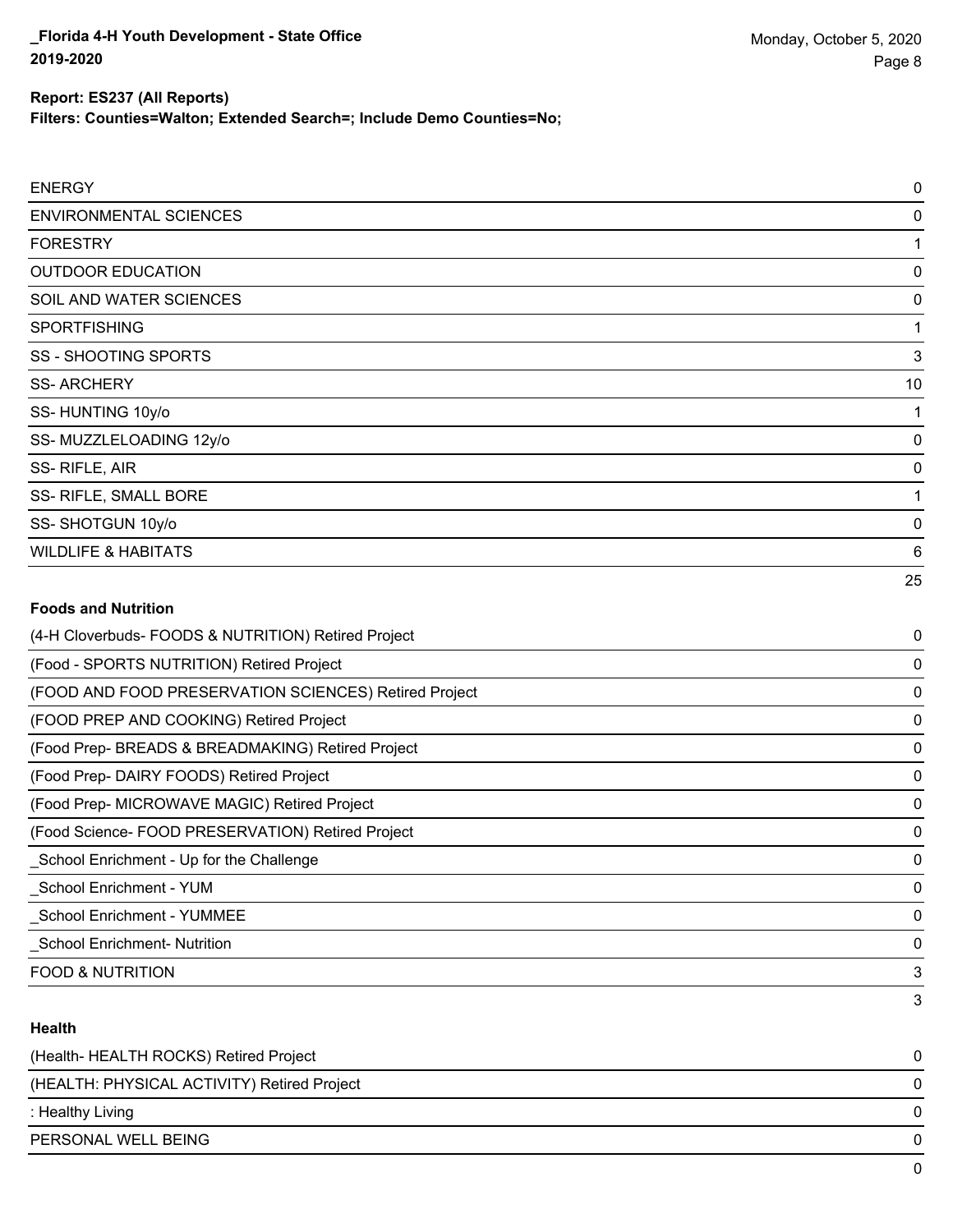### **Report: ES237 (All Reports)**

**Filters: Counties=Walton; Extended Search=; Include Demo Counties=No;**

| <b>Leadership and Personal Development</b>                 |    |
|------------------------------------------------------------|----|
| (4-H Cloverbuds- LEADERSHIP) Retired Project               | 0  |
| (4-H Cloverbuds_DISCOVERY Projects) Retired Project        | 0  |
| (Home Environment- CHANGING SPACES) Retired Project        | 0  |
| (Plant Sciences - Mowing for Money) Retired Project        | 0  |
| (Workforce Prep- CAREER DEVELOPMENT) Retired Project       | 0  |
| (Workforce Prep- ENTREPRENEURSHIP) Retired Project         | 0  |
| : Character Education                                      | 0  |
| : Personal Development                                     | 0  |
| <b>EXPLORING 4-H</b>                                       | 11 |
| LEADERSHIP DEVELOPMENT                                     | 4  |
| <b>WORKPLACE PREPARATION</b>                               | 1  |
|                                                            | 16 |
| <b>Personal Safety</b>                                     |    |
| (Health and Safety- ATV SAFETY) Retired Project            | 0  |
| (Health- EMERGENCY PREPARDNESS) Retired Project            | 0  |
| <b>ATV SAFETY</b>                                          | 0  |
| <b>SAFETY</b>                                              | 0  |
|                                                            | 0  |
| <b>Physical Sciences</b>                                   |    |
| (ASTRONOMY) Retired Project                                | 0  |
| : Weather and Climate                                      | 0  |
| <b>AEROSPACE</b>                                           | 2  |
|                                                            | 2  |
| <b>Plant Science</b>                                       |    |
| (4-H Cloverbuds- PLANT SCIENCES-Gardening) Retired Project | 0  |
| (GROWING CITRUS) Retired Project                           | 0  |
| (Plant Sciences-GARDENING) Retired Project                 | 0  |
| (Plants - Gardening - FLOWERS) Retired Project             | 0  |
| (Plants - Gardening- VEGETABLES) Retired Project           | 0  |
| (Plants - Gardening-CONTAINER GARDENING) Retired Project   | 0  |

\_School Enrichment- Gardening and Plants 0

GARDENING AND PLANTS 1

GARDENING AND PLANTS: JR MASTER GARDENER 0